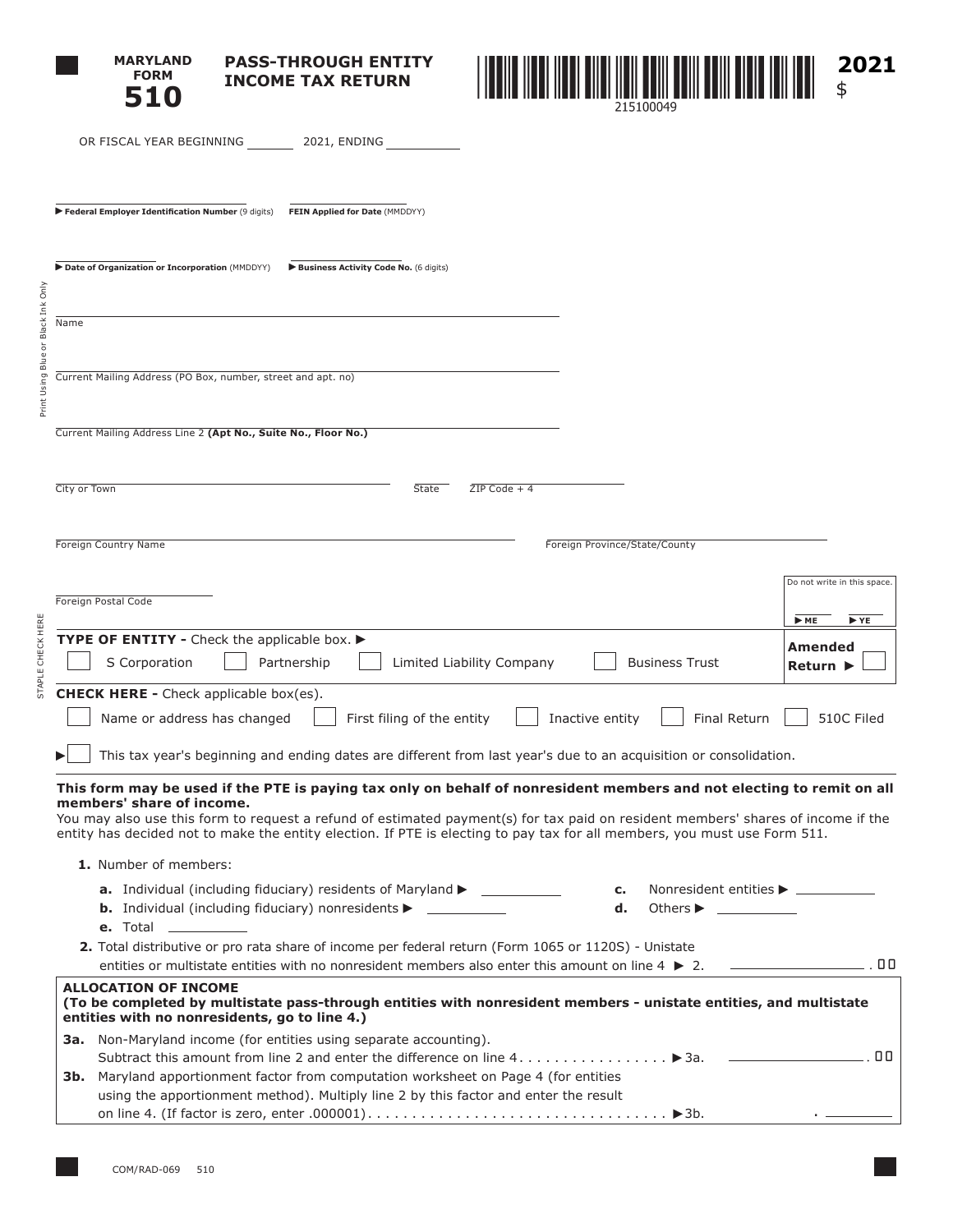

**PASS-THROUGH ENTITY INCOME TAX RETURN**



**2021 page 2**

| NAME | T<br>1 I V |  |
|------|------------|--|
|      |            |  |

| 4.  | 4.                                                                                                                                                                                                          | $\overline{\phantom{0}}$ .00                                                                                                                                      |
|-----|-------------------------------------------------------------------------------------------------------------------------------------------------------------------------------------------------------------|-------------------------------------------------------------------------------------------------------------------------------------------------------------------|
|     | NOTE: Complete lines 5 through 19 if there is an entry on line 1b or line 1c. Tax is calculated only for nonresident                                                                                        |                                                                                                                                                                   |
|     | individual or nonresident entity members. (Investment partnerships see Specific Instructions.)                                                                                                              |                                                                                                                                                                   |
| 5.  | Percentage of ownership by individual nonresident members shown on line 1b (or profit/loss                                                                                                                  |                                                                                                                                                                   |
|     | percentage, if applicable). If 100%, leave blank and enter the amount from line 4 on line 6. $\blacktriangleright$ 5.                                                                                       |                                                                                                                                                                   |
| 6.  | Distributive or pro rata share of income for nonresident individual members                                                                                                                                 |                                                                                                                                                                   |
|     | (Multiply line 4 by the percentage on line 5.) $\dots \dots \dots \dots \dots \dots \dots \dots \dots \dots \dots \dots \dots$<br>6.                                                                        |                                                                                                                                                                   |
| 7.  | 7.                                                                                                                                                                                                          | $\overline{\phantom{iiiiiiiiiiiiiiiiiiiiiiiiiiiiiiiiiiiiiiiiii}}$ .00                                                                                             |
| 8.  | 8.                                                                                                                                                                                                          | $\overline{\phantom{iiiiiiiiiiiiiiiiiiiiiiiiiiiiiiiiiiiiiiii}}$ . 00                                                                                              |
| 9.  | 9.                                                                                                                                                                                                          |                                                                                                                                                                   |
| 10. | Percentage of ownership by nonresident entities shown on line 1c (or profit/loss                                                                                                                            |                                                                                                                                                                   |
|     | percentage, if applicable). If 100%, leave blank and enter the amount from line 4 on line 11. ▶ 10.                                                                                                         |                                                                                                                                                                   |
| 11. | Distributive or pro rata share of income for nonresident entity members                                                                                                                                     |                                                                                                                                                                   |
|     | 11.                                                                                                                                                                                                         |                                                                                                                                                                   |
| 12. | 12.                                                                                                                                                                                                         |                                                                                                                                                                   |
| 13. | 13.                                                                                                                                                                                                         |                                                                                                                                                                   |
|     | 14. Distributable cash flow limitation from worksheet. See instructions. If worksheet used,                                                                                                                 |                                                                                                                                                                   |
|     | check here $\blacktriangleright$                                                                                                                                                                            |                                                                                                                                                                   |
| 15. | Nonresident tax due (Enter the lesser of line 13 or line 14.)<br>15.                                                                                                                                        |                                                                                                                                                                   |
|     |                                                                                                                                                                                                             | $\overline{\phantom{a}}$ , 00                                                                                                                                     |
|     | 16a. Estimated pass-through entity nonresident tax paid with Form 510D and MW506NRS > 16a.                                                                                                                  |                                                                                                                                                                   |
|     | 16b. Pass-through entity nonresident tax paid with an extension request (Form 510E). 16b.                                                                                                                   | <u>na matang pangangan sa mga mga sang</u>                                                                                                                        |
|     | 16c. Credit for nonresident tax paid on behalf of the pass-through entity by another                                                                                                                        |                                                                                                                                                                   |
|     |                                                                                                                                                                                                             |                                                                                                                                                                   |
|     | 16d. Credit for pass-through entity election tax paid on nonresident shares of income by                                                                                                                    |                                                                                                                                                                   |
|     |                                                                                                                                                                                                             |                                                                                                                                                                   |
|     | <b>16e.</b> Total nonresident payments and credits (Add lines 16a through 16d.) 16e.                                                                                                                        |                                                                                                                                                                   |
| 17. | Balance of tax due (If line 15 exceeds line 16e, enter the difference.) ▶ 17.                                                                                                                               |                                                                                                                                                                   |
|     | 18. Interest and/or penalty from Form 500UP<br>or late payment interest                                                                                                                                     |                                                                                                                                                                   |
|     |                                                                                                                                                                                                             | $\overline{\phantom{a}}$ . $\overline{\phantom{a}}$ . $\overline{\phantom{a}}$ . $\overline{\phantom{a}}$ . $\overline{\phantom{a}}$ . $\overline{\phantom{a}}$ . |
|     | 19. Total nonresident balance due (Add lines 17 and 18.) Pay in full with this return<br>19.                                                                                                                | $\blacksquare$ . The contract of $\blacksquare$                                                                                                                   |
|     | NOTE: The total tax paid from lines 16e and 17 is to be reported either on the composite return or on the returns of the                                                                                    |                                                                                                                                                                   |
|     | nonresident members. Nonresident entity and fiduciary members cannot file a composite return nor be included in the<br>composite return filed by nonresident individual members. (See instructions.)        |                                                                                                                                                                   |
|     | Complete lines 20a-22 only if you are requesting a refund of estimated payment(s) for tax paid on resident members'<br>shares of income, because the entity decided not to elect or it was mistakenly paid. |                                                                                                                                                                   |
|     |                                                                                                                                                                                                             |                                                                                                                                                                   |
|     | <b>20a.</b> Estimated pass-through entity resident tax paid with Form 510D 20a.                                                                                                                             | $\overline{\phantom{a}}$ . $\overline{\phantom{a}}$ . $\overline{\phantom{a}}$ . $\overline{\phantom{a}}$ . $\overline{\phantom{a}}$ . $\overline{\phantom{a}}$ . |
|     | <b>20b.</b> Pass-through entity resident tax paid with an extension request (Form 510E) 20b.                                                                                                                |                                                                                                                                                                   |
|     | 20c. Credit for pass-through entity election tax paid on resident shares of income by another                                                                                                               |                                                                                                                                                                   |
|     |                                                                                                                                                                                                             | $\overline{\phantom{a}}$ , 00                                                                                                                                     |
|     | 20d. Total resident payments and credits (Add lines 20a through 20c.)  20d.                                                                                                                                 | $\overline{\phantom{a}}$ , 00                                                                                                                                     |
|     | If Lines 20a- 20d are blank, STOP. PTE may not request a refund.                                                                                                                                            |                                                                                                                                                                   |

|  | 21. Total resident and nonresident payments and credits (add 16e and 20d.) |  |  |  |  |
|--|----------------------------------------------------------------------------|--|--|--|--|
|  |                                                                            |  |  |  |  |

**22.** Amount of resident payment TO BE REFUNDED (Line 21 must be greater than the sum of Lines 15 and 18. Subtract the total of Line 15 plus Line 18 from Line 21 and enter total here).▶ 22.  $\overline{\phantom{0}}$ .00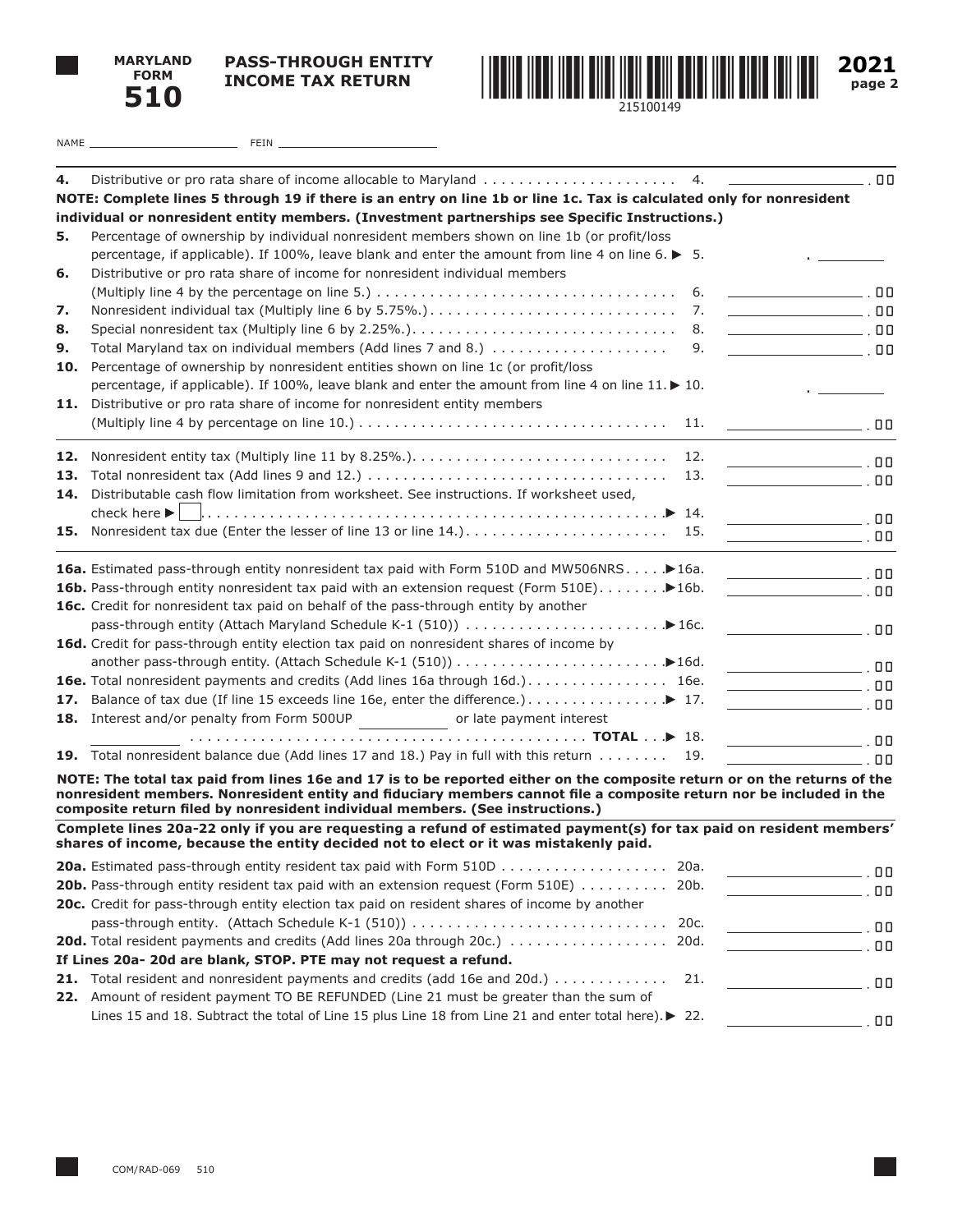

**PASS-THROUGH ENTITY INCOME TAX RETURN**



**2021 page 3**

NAME FEIN

#### **ADDITIONAL INFORMATION REQUIRED**

**1.** Address of principal place of business in Maryland (if other than indicated on page 1):  $\qquad$ 

**2.** Address at which tax records are located (if other than indicated on page 1):

|    | 3. Telephone number of pass-through entity tax department: ______________________                                                                                                                    |  |  |
|----|------------------------------------------------------------------------------------------------------------------------------------------------------------------------------------------------------|--|--|
| 4. |                                                                                                                                                                                                      |  |  |
| 5. | Has the Internal Revenue Service made adjustments (for a tax year in which a Maryland return<br>was required) that were not previously reported to the Comptroller of Maryland? $\Box$ Yes $\Box$ No |  |  |
|    | If "yes", indicate tax year(s) here: _________________ and submit an amended return(s) together                                                                                                      |  |  |
|    | with a copy of the IRS adjustment report(s) under separate cover.                                                                                                                                    |  |  |
| 6. | Did the pass-through entity file employer withholding tax returns/forms with the Comptroller of Maryland                                                                                             |  |  |
|    | If a multistate operation, provide the following:                                                                                                                                                    |  |  |
|    |                                                                                                                                                                                                      |  |  |
|    |                                                                                                                                                                                                      |  |  |

#### **SIGNATURE AND VERIFICATION**

Check here  $\bigsqcup$  if you authorize your preparer to discuss this return with us.

Under penalties of perjury, I declare that I have examined this return, including accompanying schedules and statements and to the best of my knowledge and belief it is true, correct and complete. If prepared by a person other than taxpayer, the declaration is based on all information of which the preparer has any knowledge.

| Signature of general partner, officer or member | Date | Printed name of the Preparer/Firm's name                    |                                   |
|-------------------------------------------------|------|-------------------------------------------------------------|-----------------------------------|
| Title                                           |      | Signature of preparer other than taxpayer (Required by Law) |                                   |
|                                                 |      | Street address of preparer or Firm's address                |                                   |
|                                                 |      | City, State, ZIP Code + 4                                   |                                   |
|                                                 |      | Telephone number of preparer                                | Preparer's PTIN (Required by Law) |
|                                                 |      |                                                             |                                   |
|                                                 |      |                                                             |                                   |
|                                                 |      |                                                             |                                   |
|                                                 |      |                                                             |                                   |
|                                                 |      |                                                             | CODE NUMBERS (3 digits per line)  |
|                                                 |      |                                                             |                                   |

**Make checks payable to and mail to:** Comptroller Of Maryland, Revenue Administration Division 110 Carroll Street, Annapolis, Maryland 21411-0001

(Write Your Federal Employer Identification Number On Check Using Blue Or Black Ink.)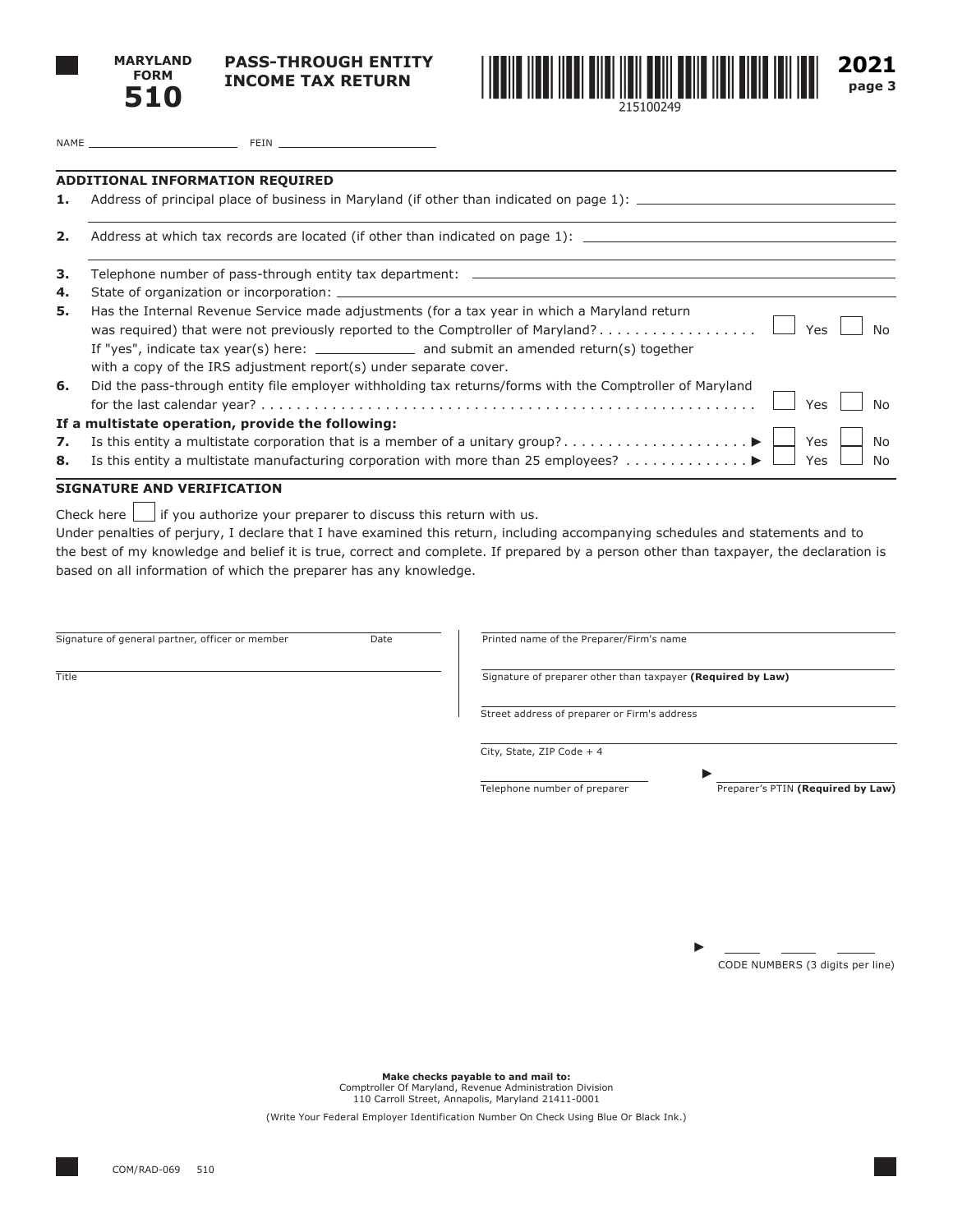

**PASS-THROUGH ENTITY INCOME TAX RETURN**



**2021 page 4**

| NAME | FEIN |  |
|------|------|--|
|      |      |  |

| instructions. | NOTE: Special apportionment formulas are required for rental/<br>Column 1<br>leasing, transportation, financial institutions, manufacturing<br><b>TOTALS WITHIN</b><br>companies and worldwide headquartered companies. See<br><b>MARYLAND</b> |  | Column <sub>2</sub><br><b>TOTALS WITHIN</b><br><b>AND WITHOUT</b><br><b>MARYLAND</b> | Column 3<br><b>DECIMAL FACTOR</b><br>(Column 1 ÷ Column 2<br>rounded to six places) |
|---------------|------------------------------------------------------------------------------------------------------------------------------------------------------------------------------------------------------------------------------------------------|--|--------------------------------------------------------------------------------------|-------------------------------------------------------------------------------------|
|               | 1A. Receipts a. Gross receipts or sales less returns and                                                                                                                                                                                       |  |                                                                                      |                                                                                     |
|               |                                                                                                                                                                                                                                                |  |                                                                                      |                                                                                     |
|               |                                                                                                                                                                                                                                                |  |                                                                                      |                                                                                     |
|               |                                                                                                                                                                                                                                                |  |                                                                                      |                                                                                     |
|               |                                                                                                                                                                                                                                                |  |                                                                                      |                                                                                     |
|               | f. Capital gain net income                                                                                                                                                                                                                     |  |                                                                                      |                                                                                     |
|               | g. Other income (Attach schedule.).<br>h. Total receipts (Add lines 1A(a) through<br>$1A(g)$ , for Columns 1 and 2.). $\ldots \ldots \ldots$                                                                                                   |  |                                                                                      |                                                                                     |
| 1B. Receipts  | Multiply factor on line 1A, Column 3 times 5.<br>Disregard this line if special apportionment                                                                                                                                                  |  |                                                                                      |                                                                                     |
| 2. Property   |                                                                                                                                                                                                                                                |  |                                                                                      |                                                                                     |
|               | b. Machinery and equipment                                                                                                                                                                                                                     |  |                                                                                      |                                                                                     |
|               |                                                                                                                                                                                                                                                |  |                                                                                      |                                                                                     |
|               |                                                                                                                                                                                                                                                |  |                                                                                      |                                                                                     |
|               | e. Other tangible assets (Attach schedule.).<br>f. Rent expense capitalized<br>(multiply by eight)<br>g. Total property (Add lines 2a through 2f,                                                                                              |  |                                                                                      |                                                                                     |
| 3. Payroll    | for Columns $1$ and $2)$<br>a. Compensation of officers                                                                                                                                                                                        |  |                                                                                      |                                                                                     |
|               | b. Other salaries and wages<br>c. Total payroll (Add lines 3a and 3b, for<br>Columns 1 and 2.) $\dots \dots \dots \dots \dots$                                                                                                                 |  |                                                                                      |                                                                                     |

factors used if special apportionment formula required. (If factor is zero, enter .000001 on line 3b, page 1.)

**Check here if special apportionment formula is used.**

 $\blacktriangleright$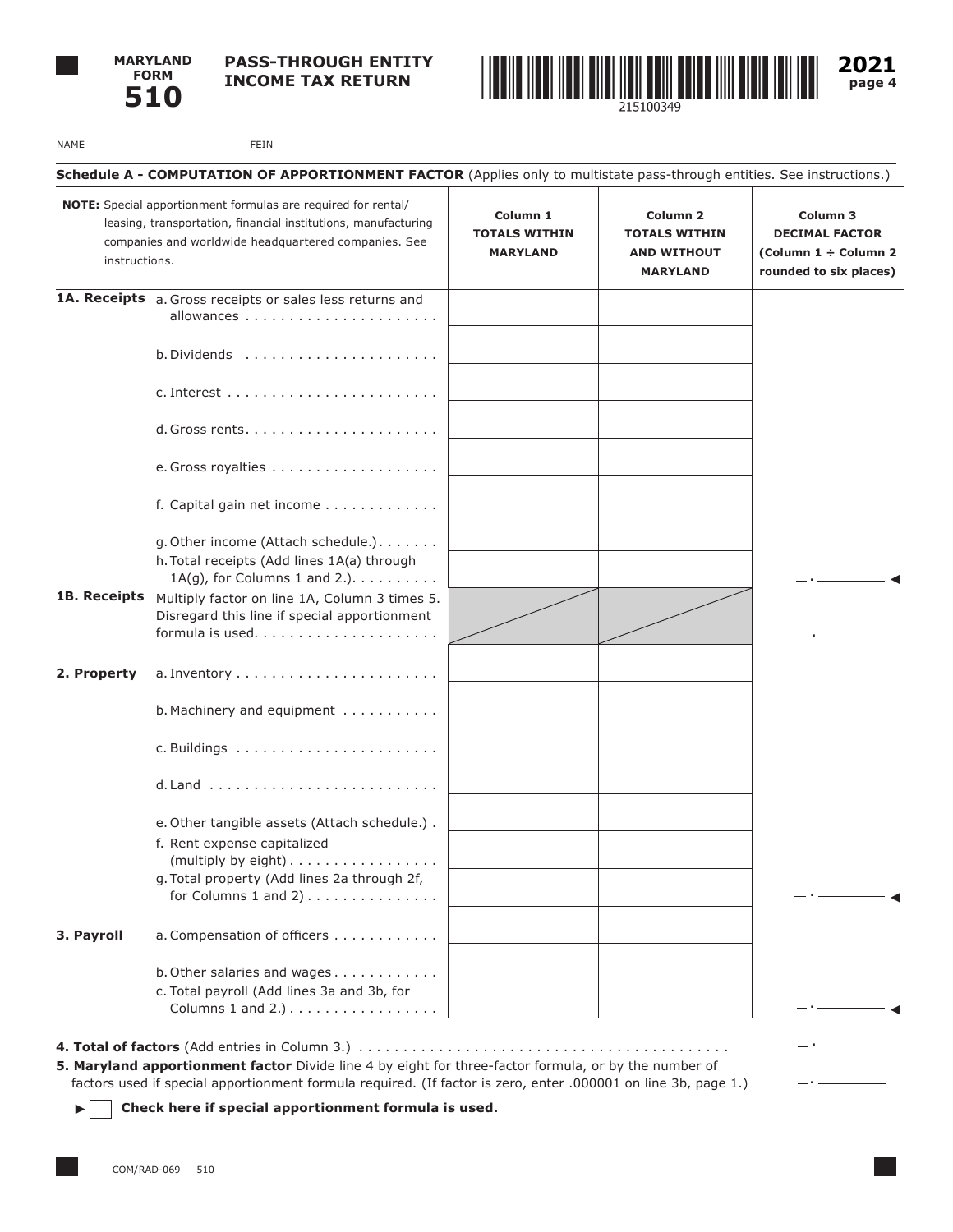



NAME FEIN

**PART I – INDIVIDUAL MEMBERS' INFORMATION**

Enter the information in Social Security Number order.

| <b>Social Security Number and</b><br>name of member |  |                                                                     |           | <b>Check</b>     | Distributive or<br>pro rata share |  | Distributive or<br>pro rata share |  | Distributive or     |
|-----------------------------------------------------|--|---------------------------------------------------------------------|-----------|------------------|-----------------------------------|--|-----------------------------------|--|---------------------|
|                                                     |  | <b>Address</b>                                                      | here if   |                  |                                   |  |                                   |  | pro rata share      |
|                                                     |  |                                                                     | Maryland: |                  | of income                         |  | of tax paid                       |  | of tax credit       |
|                                                     |  |                                                                     | Resident  | Non-<br>Resident | (See Instructions.)               |  | (See Instructions.)               |  | (See Instructions.) |
| $\mathbf{1}$                                        |  |                                                                     |           |                  |                                   |  |                                   |  |                     |
|                                                     |  |                                                                     |           |                  |                                   |  |                                   |  |                     |
| 2                                                   |  |                                                                     |           |                  |                                   |  |                                   |  |                     |
| 3                                                   |  |                                                                     |           |                  |                                   |  |                                   |  |                     |
| $\overline{4}$                                      |  |                                                                     |           |                  |                                   |  |                                   |  | You must file       |
|                                                     |  |                                                                     |           |                  |                                   |  |                                   |  |                     |
| 5                                                   |  |                                                                     |           |                  |                                   |  |                                   |  | <b>Form 510</b>     |
| 6                                                   |  |                                                                     |           |                  |                                   |  |                                   |  | electronically      |
| $\overline{7}$                                      |  |                                                                     |           |                  |                                   |  |                                   |  |                     |
|                                                     |  |                                                                     |           |                  |                                   |  |                                   |  | to pass on          |
| 8                                                   |  |                                                                     |           |                  |                                   |  |                                   |  | business tax        |
| 9                                                   |  |                                                                     |           |                  |                                   |  |                                   |  |                     |
| 10                                                  |  |                                                                     |           |                  |                                   |  |                                   |  | credits from        |
| 11                                                  |  |                                                                     |           |                  |                                   |  |                                   |  | Form 500CR          |
|                                                     |  |                                                                     |           |                  |                                   |  |                                   |  |                     |
| 12                                                  |  |                                                                     |           |                  |                                   |  |                                   |  | and/or              |
| 13                                                  |  |                                                                     |           |                  |                                   |  |                                   |  | Form 502S to        |
| 14                                                  |  |                                                                     |           |                  |                                   |  |                                   |  |                     |
|                                                     |  |                                                                     |           |                  |                                   |  |                                   |  | your members.       |
| 15                                                  |  |                                                                     |           |                  |                                   |  |                                   |  |                     |
| 16                                                  |  |                                                                     |           |                  |                                   |  |                                   |  |                     |
|                                                     |  | SUBTOTAL from additional Form 510 Schedule B for individual members |           |                  |                                   |  |                                   |  |                     |
|                                                     |  |                                                                     |           |                  | <b>TOTAL:</b>                     |  |                                   |  |                     |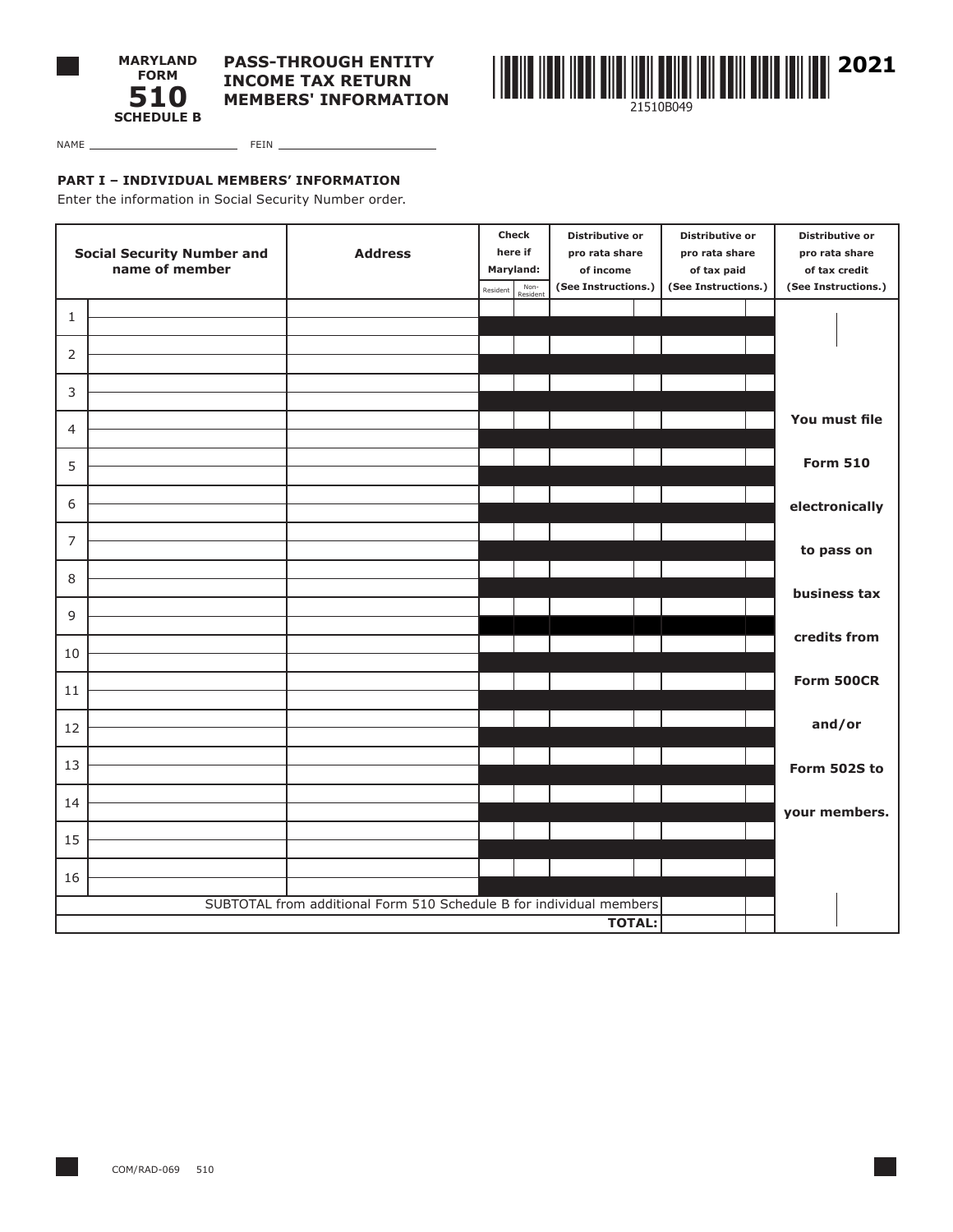



NAME FEIN

### **PART II – FIDUCIARY MEMBERS' INFORMATION**

Enter the information in Federal Employer Identification Number order.

|                | <b>Federal Employer Identification</b><br>Number and name of estate or<br>trust | <b>Address</b>                                                     | Resident | <b>Check</b><br>here if<br>Maryland:<br>Non- | Distributive or<br>pro rata share<br>of income<br>(See Instructions.) | Distributive or<br>pro rata share<br>of tax paid<br>(See Instructions.) | Distributive or<br>pro rata share<br>of tax credit<br>(See Instructions.) |
|----------------|---------------------------------------------------------------------------------|--------------------------------------------------------------------|----------|----------------------------------------------|-----------------------------------------------------------------------|-------------------------------------------------------------------------|---------------------------------------------------------------------------|
| 1              |                                                                                 |                                                                    |          | Resident                                     |                                                                       |                                                                         |                                                                           |
| 2              |                                                                                 |                                                                    |          |                                              |                                                                       |                                                                         |                                                                           |
| 3              |                                                                                 |                                                                    |          |                                              |                                                                       |                                                                         |                                                                           |
| $\overline{4}$ |                                                                                 |                                                                    |          |                                              |                                                                       |                                                                         | You must file                                                             |
| 5              |                                                                                 |                                                                    |          |                                              |                                                                       |                                                                         |                                                                           |
|                |                                                                                 |                                                                    |          |                                              |                                                                       |                                                                         | <b>Form 510</b>                                                           |
| 6              |                                                                                 |                                                                    |          |                                              |                                                                       |                                                                         | electronically                                                            |
| 7              |                                                                                 |                                                                    |          |                                              |                                                                       |                                                                         | to pass on                                                                |
| 8              |                                                                                 |                                                                    |          |                                              |                                                                       |                                                                         | business tax                                                              |
| 9              |                                                                                 |                                                                    |          |                                              |                                                                       |                                                                         |                                                                           |
| 10             |                                                                                 |                                                                    |          |                                              |                                                                       |                                                                         | credits from                                                              |
| 11             |                                                                                 |                                                                    |          |                                              |                                                                       |                                                                         | Form 500CR                                                                |
| 12             |                                                                                 |                                                                    |          |                                              |                                                                       |                                                                         | and/or                                                                    |
| 13             |                                                                                 |                                                                    |          |                                              |                                                                       |                                                                         | Form 502S to                                                              |
| 14             |                                                                                 |                                                                    |          |                                              |                                                                       |                                                                         |                                                                           |
| 15             |                                                                                 |                                                                    |          |                                              |                                                                       |                                                                         | your members.                                                             |
| 16             |                                                                                 |                                                                    |          |                                              |                                                                       |                                                                         |                                                                           |
|                |                                                                                 | SUBTOTAL from additional Form 510 Schedule B for fiduciary members |          |                                              |                                                                       |                                                                         |                                                                           |
|                |                                                                                 |                                                                    |          |                                              | <b>TOTAL:</b>                                                         |                                                                         |                                                                           |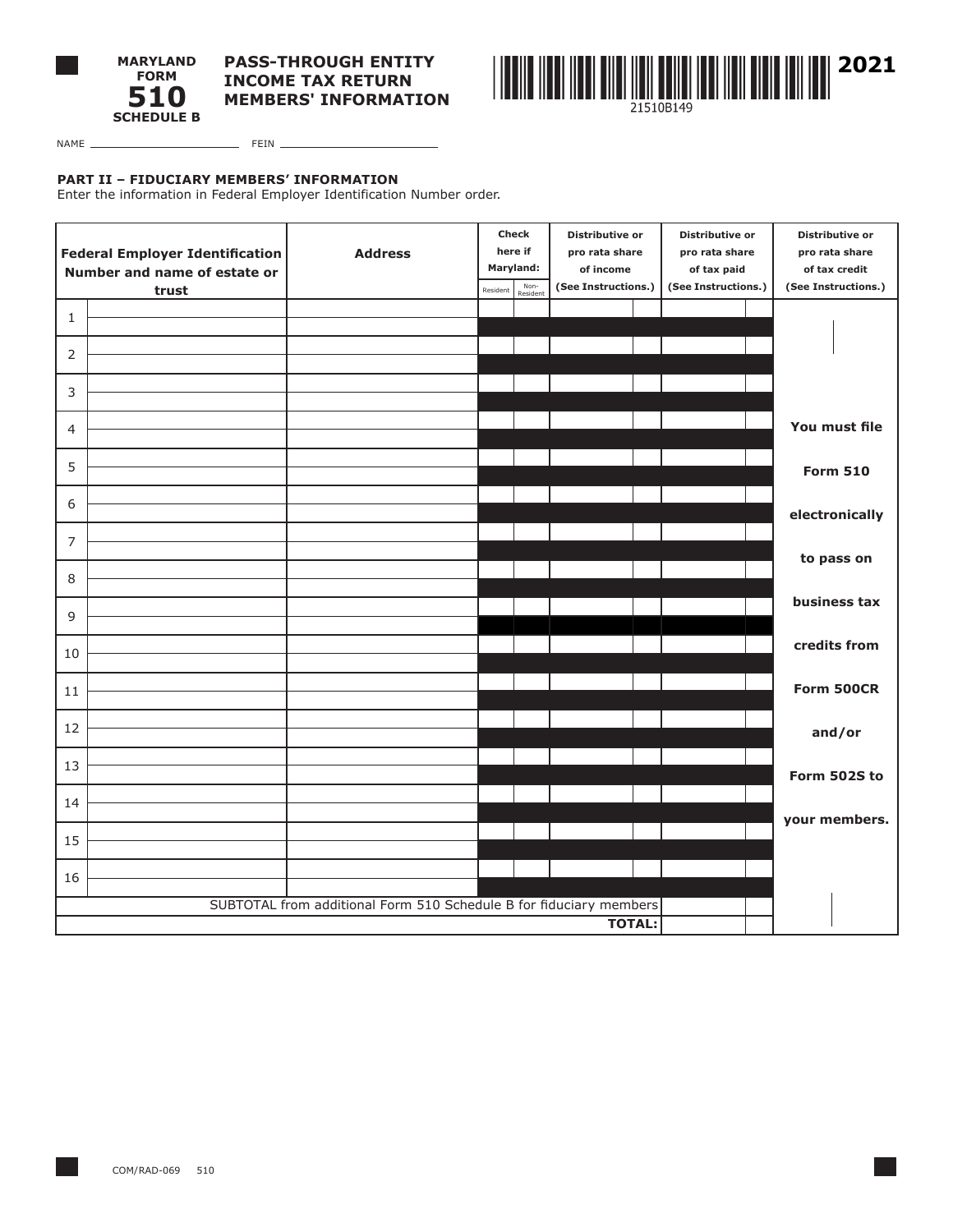



NAME FEIN

# **PART III – PASS-THROUGH ENTITY MEMBERS' INFORMATION (INCLUDING S CORPORATIONS)**

Enter the information in Federal Employer Identification Number order.

| <b>Federal Employer Identification</b><br><b>Number and name of Pass-</b> |                       | <b>Address</b>                                               | Is Member a<br>Nonresident<br>Entity |  | Distributive or<br>pro rata share<br>of income | Distributive or<br>pro rata share<br>of tax paid | Distributive or<br>pro rata share<br>of tax credit |
|---------------------------------------------------------------------------|-----------------------|--------------------------------------------------------------|--------------------------------------|--|------------------------------------------------|--------------------------------------------------|----------------------------------------------------|
|                                                                           | <b>Through Entity</b> |                                                              | <b>YES</b><br><b>NO</b>              |  | (See Instructions.)                            | (See Instructions.)                              | (See Instructions.)                                |
| 1                                                                         |                       |                                                              |                                      |  |                                                |                                                  |                                                    |
|                                                                           |                       |                                                              |                                      |  |                                                |                                                  |                                                    |
| 2                                                                         |                       |                                                              |                                      |  |                                                |                                                  |                                                    |
| 3                                                                         |                       |                                                              |                                      |  |                                                |                                                  |                                                    |
| 4                                                                         |                       |                                                              |                                      |  |                                                |                                                  | You must file                                      |
| 5                                                                         |                       |                                                              |                                      |  |                                                |                                                  | <b>Form 510</b>                                    |
| 6                                                                         |                       |                                                              |                                      |  |                                                |                                                  | electronically                                     |
| 7                                                                         |                       |                                                              |                                      |  |                                                |                                                  | to pass on                                         |
| 8                                                                         |                       |                                                              |                                      |  |                                                |                                                  |                                                    |
| 9                                                                         |                       |                                                              |                                      |  |                                                |                                                  | business tax                                       |
| 10                                                                        |                       |                                                              |                                      |  |                                                |                                                  | credits from                                       |
| 11                                                                        |                       |                                                              |                                      |  |                                                |                                                  | Form 500CR                                         |
| 12                                                                        |                       |                                                              |                                      |  |                                                |                                                  | and/or                                             |
| 13                                                                        |                       |                                                              |                                      |  |                                                |                                                  | Form 502S to                                       |
| 14                                                                        |                       |                                                              |                                      |  |                                                |                                                  | your members.                                      |
| 15                                                                        |                       |                                                              |                                      |  |                                                |                                                  |                                                    |
| 16                                                                        |                       |                                                              |                                      |  |                                                |                                                  |                                                    |
|                                                                           |                       | SUBTOTAL from additional Form 510 Schedule B for PTE members |                                      |  |                                                |                                                  |                                                    |
|                                                                           |                       |                                                              |                                      |  | <b>TOTAL:</b>                                  |                                                  |                                                    |